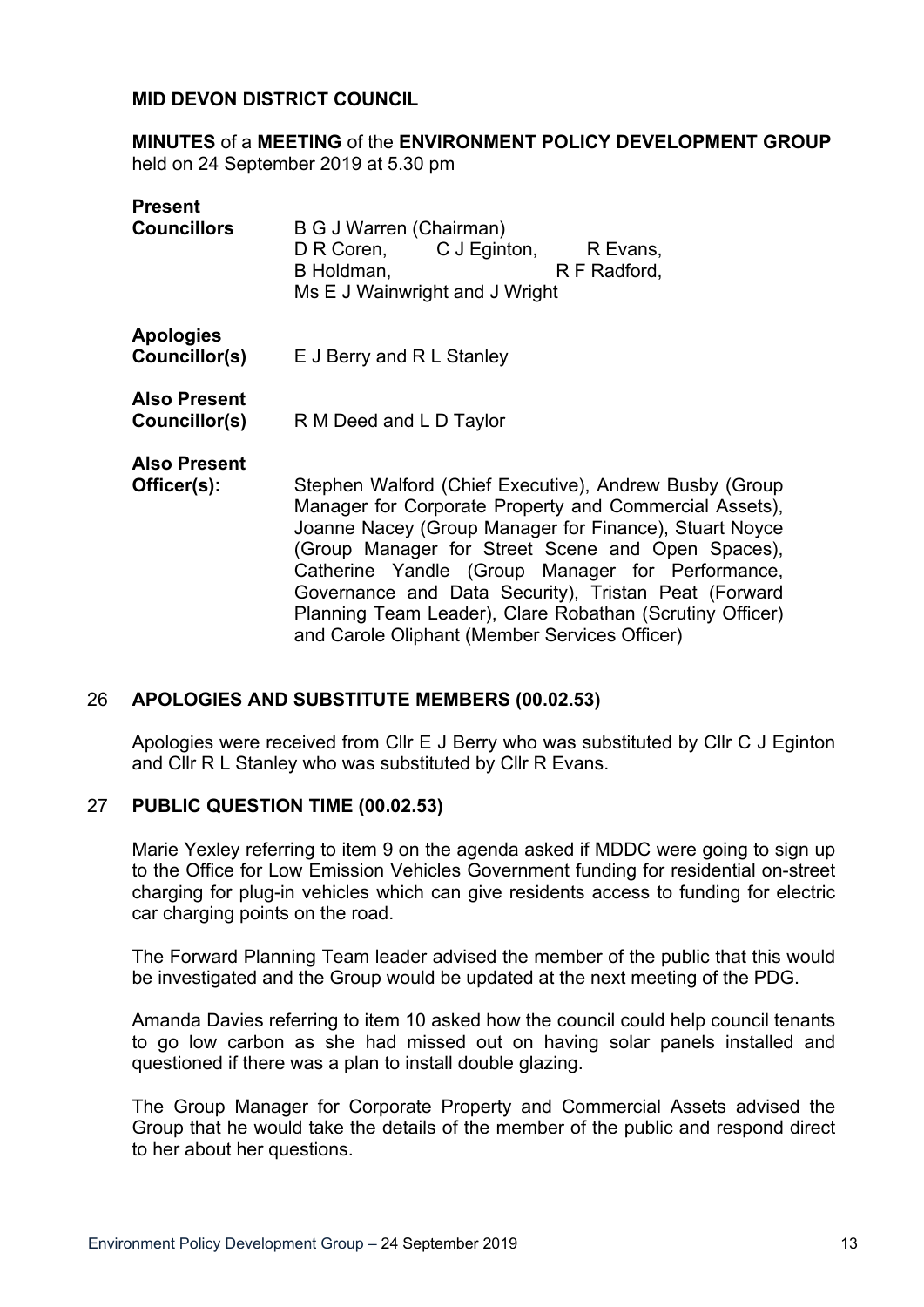Sally Chapman from Sustainable Tiverton referring to item 10 on the agenda said she had attended the climate change conference in Tiverton on Friday 20<sup>th</sup> September where there were over 40 people present. She stated that people wanted to be involved and asked if community organisations could be co-opted onto the Working Group which was being set up.

The Chairman advised that this question would be addressed at the appropriate item on the agenda.

## 28 **DECLARATIONS OF INTEREST UNDER THE CODE OF CONDUCT (00.08.42)**

There were no declarations made

## 29 **MINUTES OF THE PREVIOUS MEETING (00.08.57)**

The minutes of the meeting held on  $6<sup>th</sup>$  August 2019 were approved as a correct record and **SIGNED** by the Chairman.

### 30 **CHAIRMAN'S ANNOUNCEMENTS (00.09.56)**

The Chairman had no announcements to make.

#### 31 **MEETING MANAGEMENT (00.09.58)**

The Chairman informed the Group (with their agreement) that he would move item 7 on the agenda, Financial Monitoring, to the next item on the agenda.

### 32 **FINANCIAL MONITORING UPDATE (00.10.29)**

The Group **NOTED** a verbal report from the Group Manager for Finance presenting a financial update in respect of the income and expenditure so far in the year.

She explained that the June figures showed that the Council was looking at a £427k deficit on the overall budget and this had reduced to £378k in July.

For the Environment PDG budget the figures showed a £5k variance in favour in June and that had increased to £31k to the good for July. She explained that this was partly due to increases in the customer base in trade waste and mixed plastics being collected.

### 33 **PERFORMANCE AND RISK (00.14.29)**

The Group had before it and **NOTED** the \*Performance and Risk report from the Group Manager for Performance Governance and Data Security who explained that this was the second report for 2019/2020.

She explained that the Council was waiting for Devon County Council to verify the performance figures for increased recycling and reduction of the amount of waste.

With regard to the measure for reducing the Councils carbon footprint she explained that the proposal from Exeter University for the benchmarking of MDDC's carbon footprint had been received and was being considered.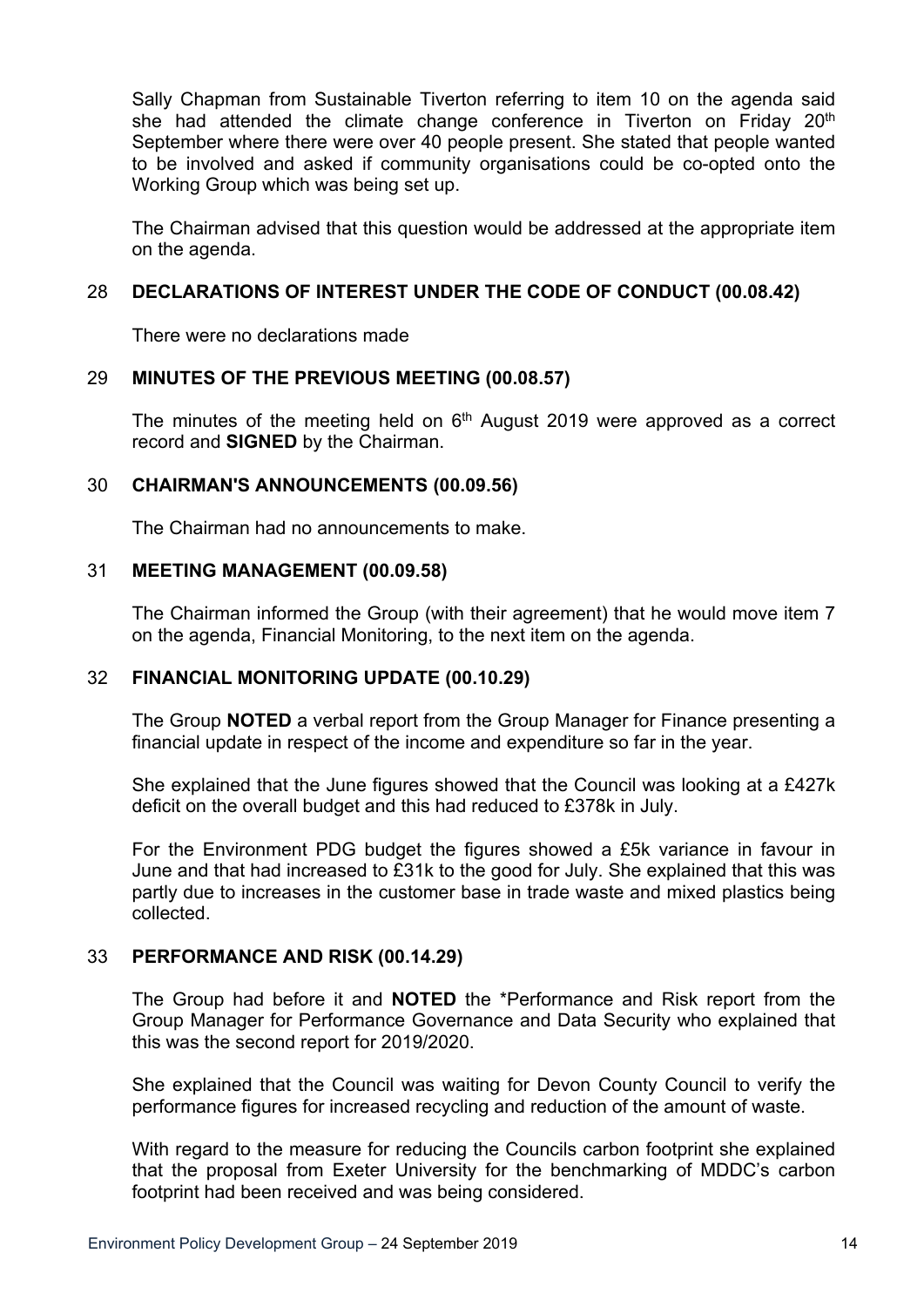Members pointed out that the target of 0.03% for missed collections very low compared to the amount of collections completed on a monthly basis.

Note: \*Report previously circulated and attached to the minutes.

### 34 **MEETING MANAGEMENT (00.19.00)**

The Chairman informed the Group (with their agreement) that he would move item 9 on the agenda, Update of Home Electric Car Charging Points, to the next item on the agenda.

# 35 **UPDATE OF HOME ELECTRIC CAR CHARGING POINTS (00.19.15)**

The Group had before it and **NOTED** a \*report from the Head of Planning, Economy and Regeneration and the Chairman explained to the Group why he had requested the report.

Members expressed concern that the report had references to the GESP but their own investigations into the status of GESP had shown that the telephone numbers and email addresses were unobtainable. There was concern that as the Council was a member of GESP very little information had been received on the progress 5 months on from the local elections.

The Chief Executive informed the Group that the changes in administration and Leaders for all of the Local Authorities involved with GESP was a factor and that the new Leaders had taken some time to understand what officers were presenting to them. He explained that the new administrations would want to add their own ideas on the scope of GESP but that there were meetings due shortly and various reports on the scope of GESP would be presented to each of the Council's cabinets in due course.

The Chairman updated the Group on the decision of the Planning Inspector to place a condition on an upheld planning application appeal in Willand that all of the new build properties granted planning permission on the site required an electric car charging point.

Note: \*report previously circulated and attached to the minutes

# 36 **WASTE AND RECYCLING ANNUAL UPDATE (00.25.02)**

The Group received and **NOTED** the annual Waste and Recycling update by way of a presentation from the Group Manager for Street Scene and Open Spaces who explained that returning Members had seen the format before but he would explain to new Members the journey that the Council had been on with regard to Waste since 2015.

He explained that MDDC was responsible for the collection of waste and that DCC was responsible for the disposing of it. He informed the Group that recycling rates had increased from below 10% in the 1990's to over 50% today.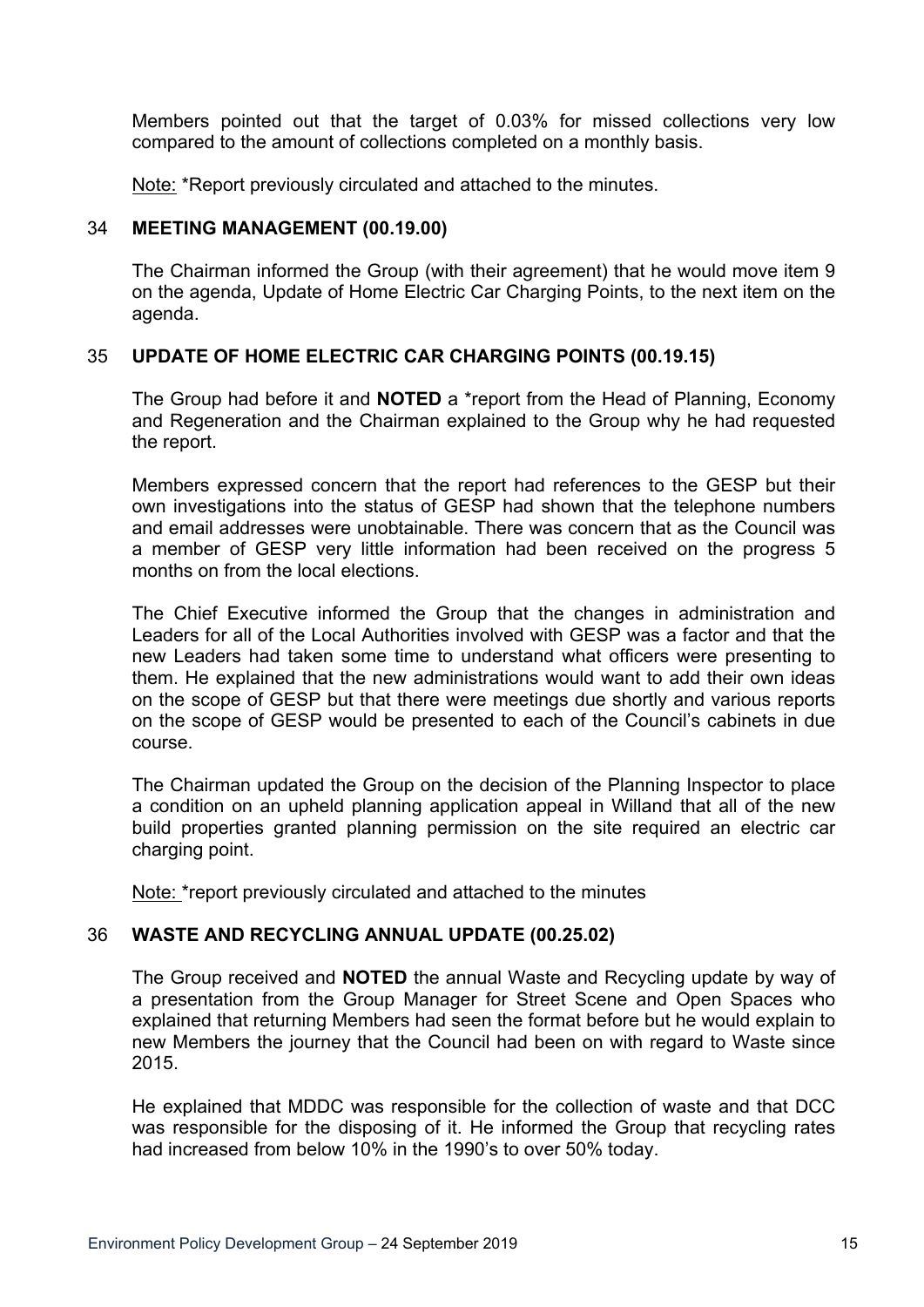He provided Members with details of the total tonnage of waste collected and explained that changes in the frequency of collection of residual waste had increased the amount of waste which was recycled.

There was a general discussion on the role that supermarkets could take to help reduce the amount of single use plastic that was being thrown away. Members felt that some of the supermarkets were now seeing that the reduction in the use of plastic on fruit and vegetables was a potential growth area for them and they were championing it.

In response to Members' questions about whether the Council knew that everything sent off for recycling was actually recycled, the Group Manager for Street Scene and Open Spaces explained that there were laws which dictated the reporting where materials ended up. He explained that although some authorities were selling their mixed recycled waste outside EU, MDDC used kerb side sort collection schemes that sorted and split the materials which could then be sold to specialist recycling plants within the UK and the EU.

The Cabinet Member for the Environment confirmed that a decision on changing the frequency of waste collections had not yet been taken.

The Group Manager for Street Scene and Open Spaces gave an overview of the service plan for 2019/2020 which included:

- Street Scene Service redesign
- Start of fleet supply and maintenance contract
- WEEE collections bid (small electrical equipment)
- Future refuse service options
- Mini round reschedule
- Expand recycling on the go
- Shared transport service

He gave Members an overview of the work of the Recycling Officer who was working with collection crews to identify households that don't recycle and the number of households who had received information about the scheme and a stage 1 notice to comply with current requirements.

### 37 **CLIMATE CHANGE DECLARATION (00.58.30)**

The Group received and **NOTED** a verbal update from the Group Manager for Corporate Property and Commercial Assets on the action taken to calculate the Council's corporate carbon footprint and he explained that there was a coordinated approach ongoing with other District Authorities to scope out the level of emissions currently being used. He explained that this work would form part of the carbon footprint key performance indicator and would be reported back to members in line with the information being shared with other local authorities in the area.

Addressing the member of the public that asked a question on the carbon reduction measures being undertaken in council properties he stated that he would investigate the measures in her particular property but it could be an issue which could be raised at the Homes PDG.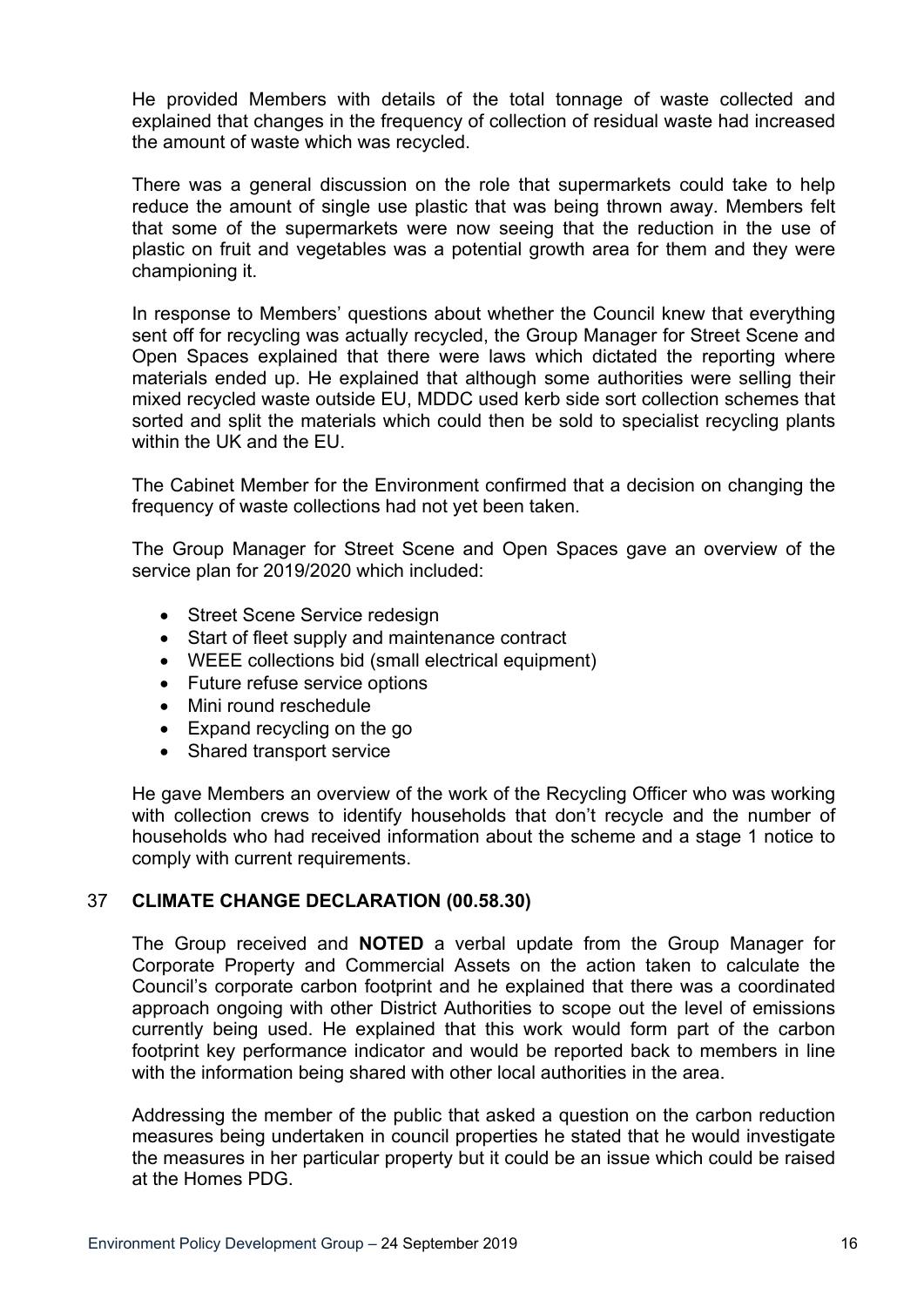Members then discussed the formation of the Working Group and the Chairman explained his thoughts that the group should explore how the PDG engaged with local community groups in the first instance and that information and ideas could be collected from them.

Members expressed a view that the Working Group should be a conduit for members of the public, environment community groups, farmers and school children to engage in conversation with the Council and bring their ideas forward to be considered.

Members requested that current constitution be checked to establish who could be co-opted as a member of the Working Group.

The Chief Executive reminded the PDG that the Climate Change declaration was to complete the baseline work within 6 months and that the Council was working with other Councils to align this. He explained that the baseline emissions would need to be established first and then the Council could look at ways to reduce them. Alongside this DCC were setting up a Citizens Assembly with the aim of getting public buy in for a Devon wide plan. He explained that the Working Group could be empowered to have discussions with the community groups and members of the public and bring those views back to the PDG.

The Group **AGREED** to the formation of a Working Group to consider:

- 1. Being a place for the community voice to be fed to the Council
- 2. To map that community voice and ideas against the Devon Carbon Plan
- 3. To present further recommendations for what MDDC could do as a District that goes beyond the Devon Carbon Plan

(Proposed by the Chairman)

Members suggested that the makeup of the Working Group should be of Members and not members of the public.

The Members of the Working Group were **AGREED** as:

- Cllr B Holdman
- Cllr Ms E Wainwright
- Cllr J Wright

Members discussed the Chairman's proposal that a recommendation be made to Cabinet that a lead Cabinet Member be assigned to progress the work of the Climate Change Declaration.

Members discussed the proposal and agreed that the public were unaware that the Cabinet Member for the Environment was currently also responsible for Climate Change and that this should be made clear.

The Group therefore **AGREED** to: